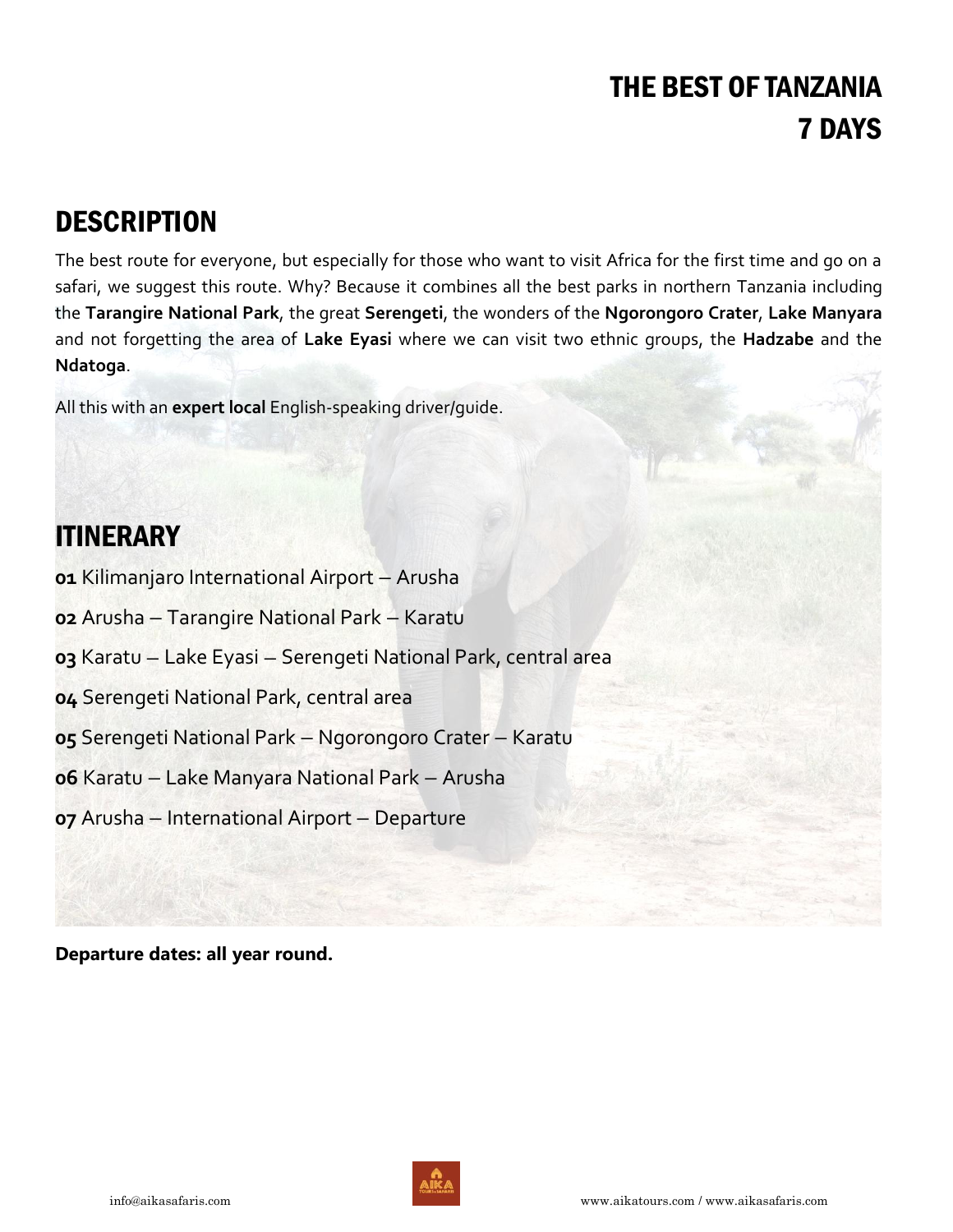## DETAILED ROUTE

#### **01 KILIMANJARO INTERNATIONAL AIRPORT - ARUSHA:** We will land in Tanzania,

specifically at Kilimanjaro

International Airport. After completing the entry procedures to the country and collecting our luggage, we will meet our guide, who will be waiting with our names on a sign. We will be transferred to the nearby city of Arusha to rest and prepare for the next day's safari.

Fun Retreat — BB (Bed & Breakfast): <http://funretreat.com/>

### **02 ARUSHA — TARANGIRE NATIONAL PARK — KARATU:** First contact with the rich fauna

and landscape of the country. We

will explore the nordic Tarangire National Park, less famous (and little explored) than its counterparts Ngorongoro and Serengeti, but no less interesting for that matter. Tarangire, known for its huge population of elephants, is also famous for the gigantic baobabs that sift the park, the enormous African tree whose legend tells us how the gods turned them upside down to punish human pride. On the way to the park, we will also have the first visual contact with the Masai ethnic group's huts and we will observe their daily activities in the distance. We will eat our picnic lunch in the park and complete the safari in Tarangire as we look looking for lions, leopards, giraffes or buffalos. After a full day, we will leave the park behind and move to the Great Rift Valley, specifically to the town of Karatu, the last town bordering the Ngorongoro Conservation Area.

Tanzanice Farm & Guesthouse — FB (Full Board): <http://www.tanzanice.net/>

### **03 KARATU** – LAKE EYASI – SERENGETI NATIONAL PARK: Early today, we will have a coffee /

tea and be on our way to Lake

Eyasi, where we will spend the day in coexistence with the Bushmen, a traditionally hunter-gatherer people, characterized by the use of northwestern joisan languages, which incorporates clicking sounds or clicks. We will spend time with a family to get an up-close experience and learn about their daily lives. Later, we will meet the Ndatoga, a cattle-breeder people in the area but also with a reputation for being fierce warriors. Finally, we will be able to observe a smith working in his ancestral profession. After saying goodbye, we will drive straight to the great Serengeti National Park, arriving in the afternoon. Without further delay, we will enter and cross the famous endless plain, the starting point for our amazing safari in search of animals such as lions, leopards, elephants, giraffes, buffaloes, wildebeests, zebras, antelopes, birds and much more. The safari will take us to the central area, better known as Seronera, and with an unforgettable sunset in the background. We will arrive at our well located camp in the middle of the savanna with views of the entire plain.

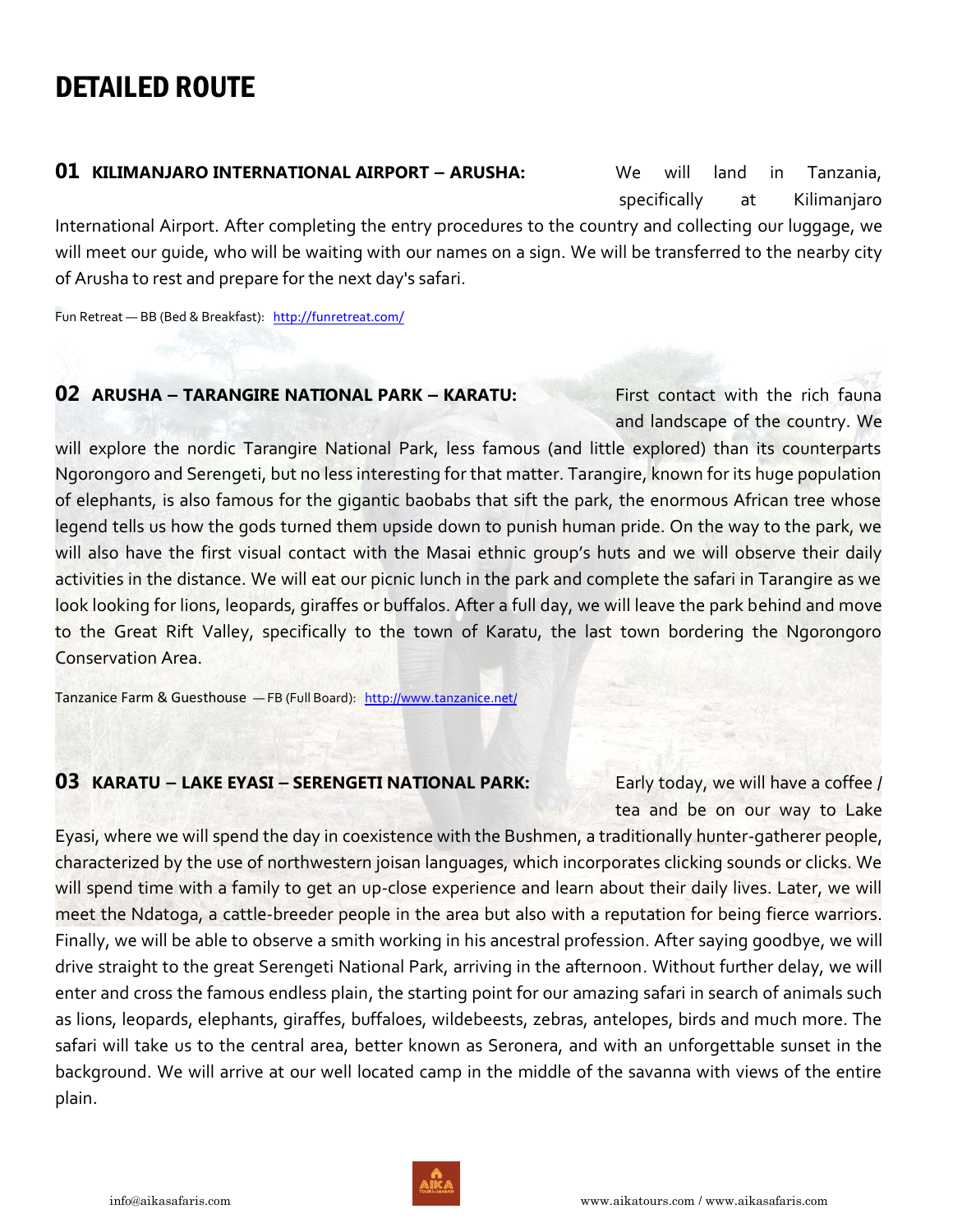**04 SERENGETI NATIONAL PARK:** The oldest and most famous of the national parks in Tanzania (and Africa) is the representation of the safari par excellence.

With large savanna plains and forests where millions of herbivores graze, the Serengeti hosts the most significant specimens of Africa all year round: giraffes, elephants, rhinos ... keeping in mind the fierce lions. Known for the annual migrations of wildebeests and other herbivores (where millions of animals travel nearly a 1,000 kilometers in search of fresh pastures starring in a unique spectacle of wild nature), Serengeti is the must-visit place in Tanzania. One of the scenes that we will experience is that of hippos and Nile crocodiles in one of the large ponds that populate the park. One of these natural pools is the Retina Hippo Pool. It is located 10 kilometers from Seronera and has become one of the best places to see these fascinating animals. Our lunch will be a picnic in the park, in the middle of the savanna, so as to not lose a second of the sensations of participating in a safari in capital letters.

Serengeti Tanzania Bush Camp - FB (Full Board): <https://www.tanzaniabushcamps.com/central-serengeti>

#### **05 SERENGETI NATIONAL PARK — NGORONGORO CRATER — KARATU:** Early and with the

first rays of the sun,

we will leave Serengeti and enter the Ngorongoro Crater, one of the largest volcanic calderas in the world. Formed by a gigantic explosion in the volcano, the caldera is a huge hole with walls over 600 meters high filled with forests. Inside, a peculiar universe of ecosystems (forests, lakes, savannas ...) of 20 kilometers in diameter has been formed. With a population bordering 25,000 animals of different species, we will indulge ourselves and seek among others, the endangered black rhino. In this safari, we will have the possibility to see the so-called Big Five. Specifically in the Munge River area, we will be on the lookout for the lions with the darkest mane. In this paradise, we can enjoy a picnic lunch in front of a swamp as we watch hippos bath. In the afternoon, we will leave the crater and head to the town of Karatu.

Tanzanice Farm & Guesthouse — FB (Full Board): <http://www.tanzanice.net/>

### **06 KARATU – LAKE MANYARA NATIONAL PARK – ARUSHA:** After breakfast, we will enter the

Lake Manyara National Park. It is a

natural space that includes from dense jungles to savannahs, to the wetlands of the lake that bears its name. In this magnificent safari, we will have the opportunity to see the famous climbing lions. It is also an ideal place to see, especially between December and March, large colonies of flamingos that, thanks to their plumage, we can see the pink optical effect they produce on the horizon. As if that were not enough, Lake Manyara National Park is home to baboons, zebras, giraffes and up to 380 different species of birds. At the agreed time, we will leave this area behind and move to Arusha to spend the night.